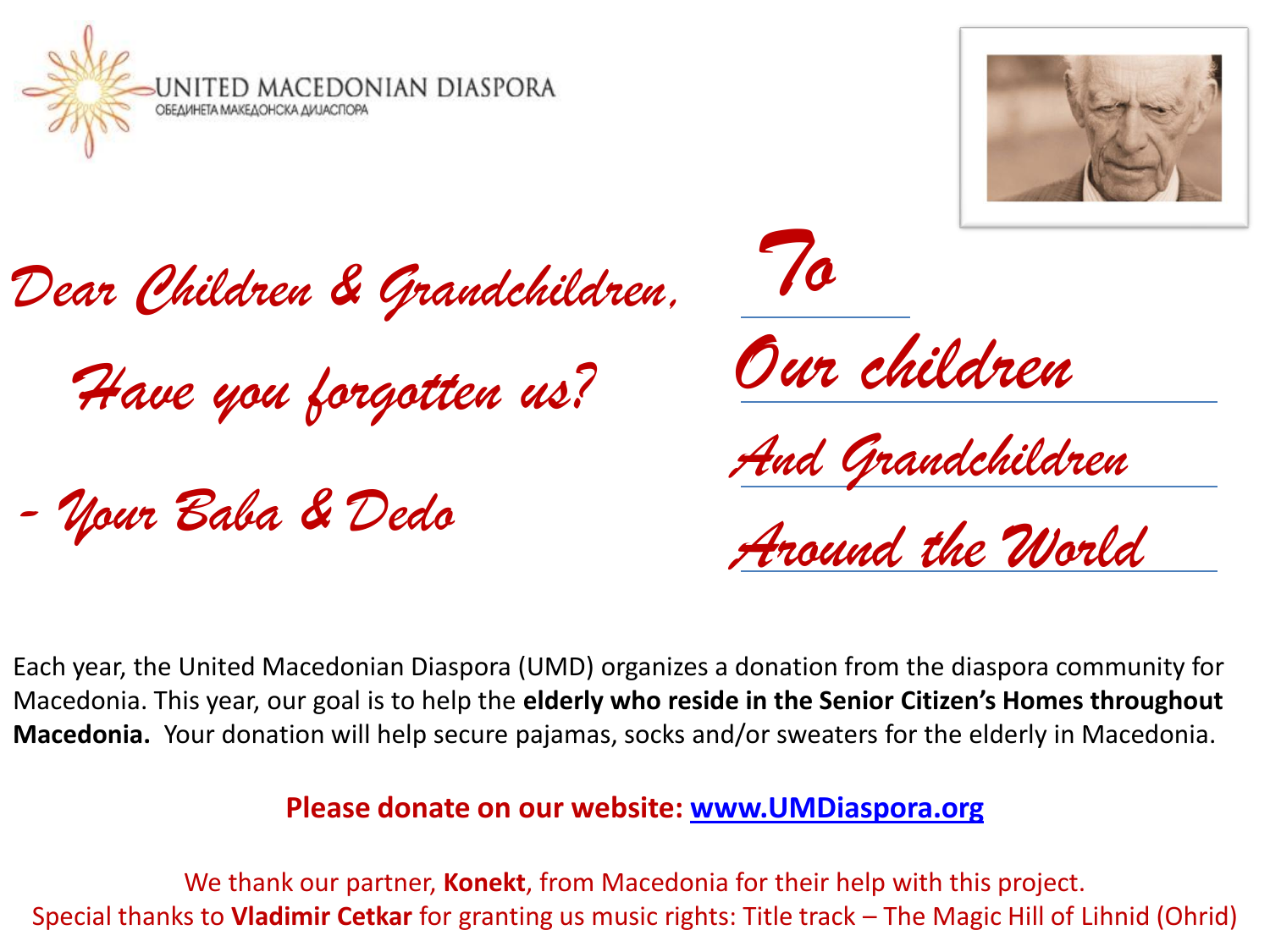

# If a \$12 sweater can make sure you gain your confidence back...

...I'll donate at least that!



#### **Please donate on our website: [www.UMDiaspora.org](http://www.umdiaspora.org/)**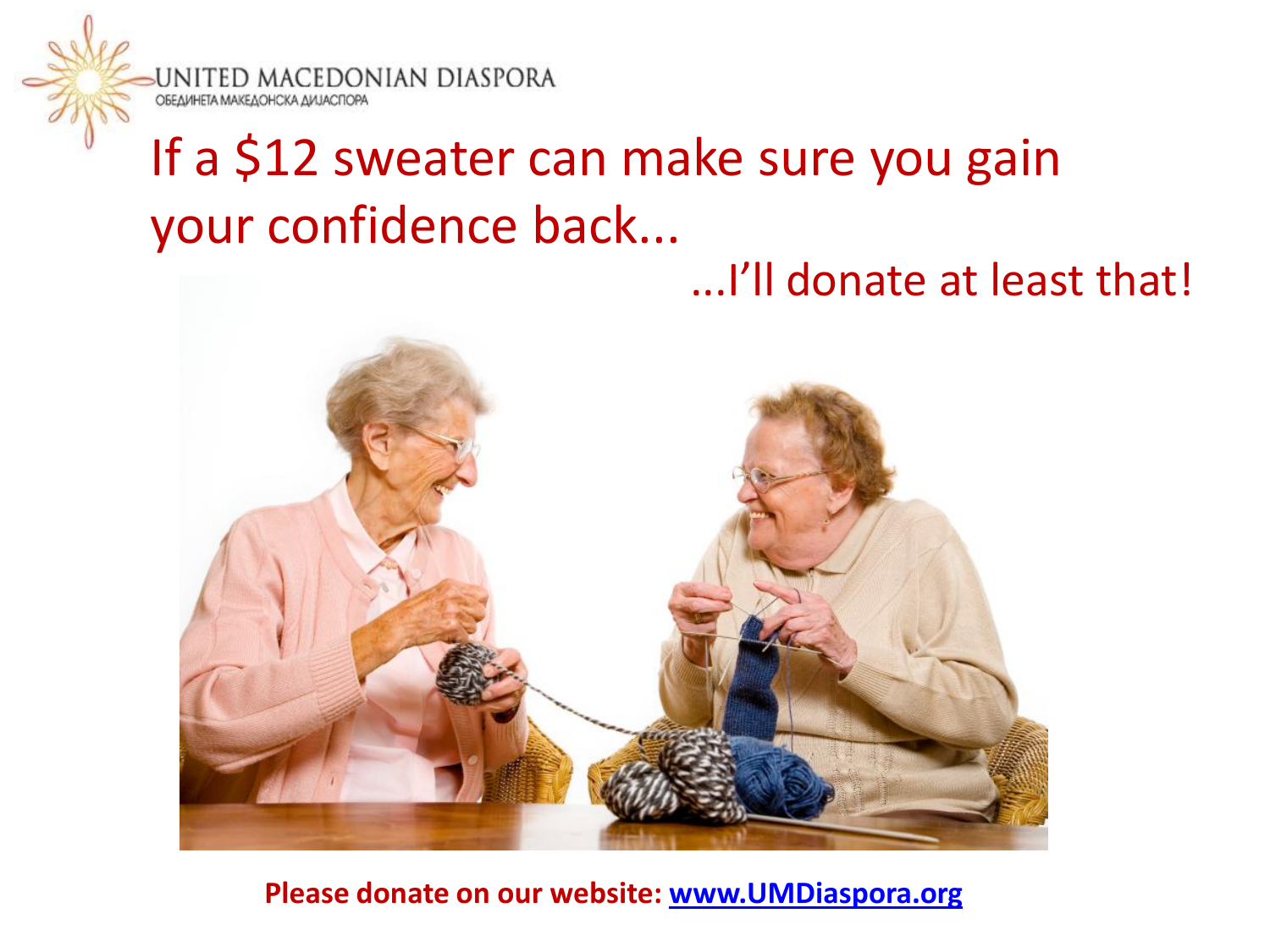

### **Help us double our impact!**

# UMD's Charity Fund: **\$2,500**  Our Goal: **\$5,000\***

### **Let's help the elderly in Macedonia!**

\*All of the money collected will be used to purchase pajamas, socks and/or sweaters in Macedonia. There is no administrative costs.

> **For more info, or to donate, please visit our website: [www.UMDiaspora.org](http://www.umdiaspora.org/)**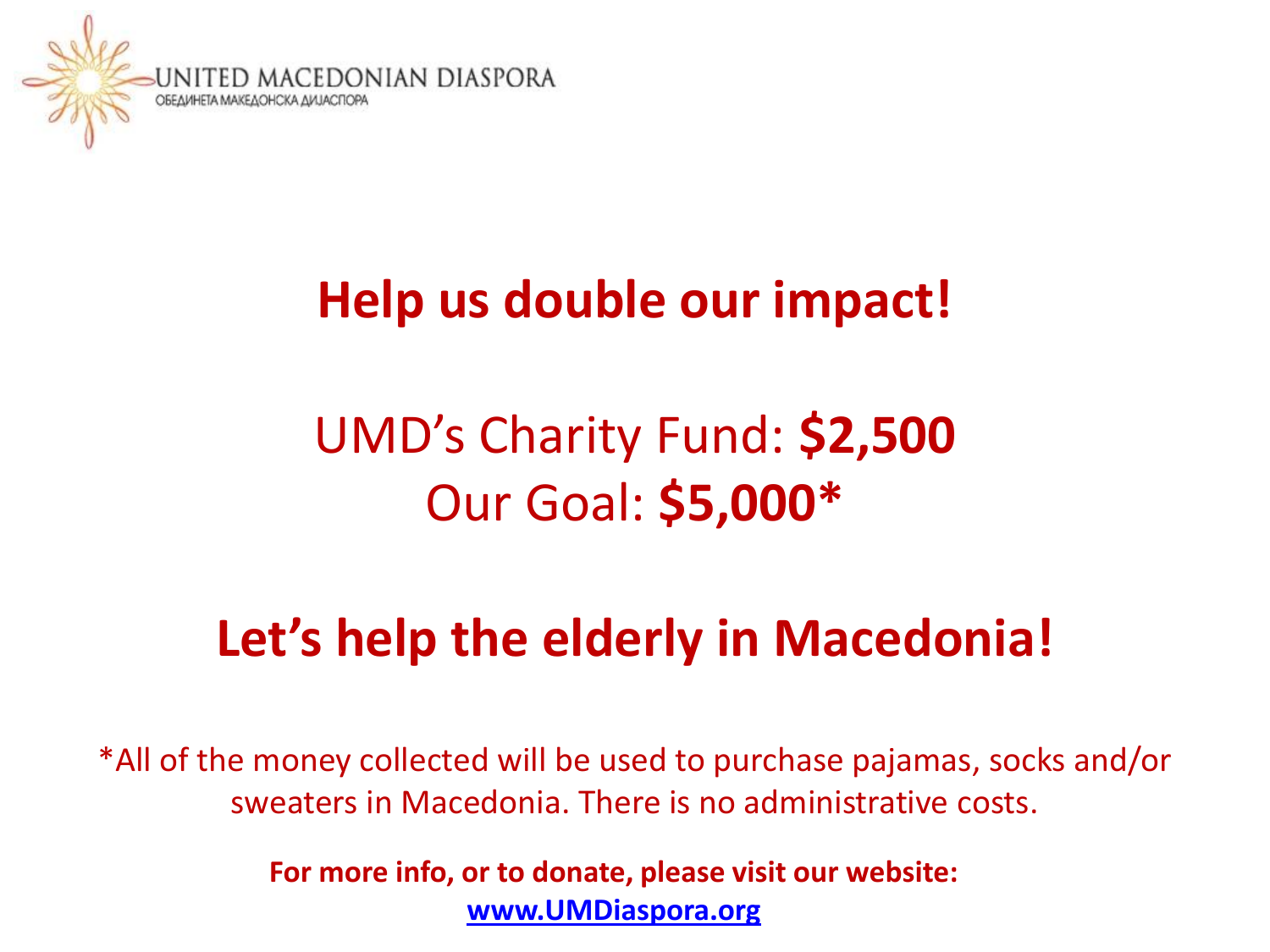

If \$20 pajamas and socks will keep you comfortable, through your pain….

…I'll donate at least that much!

> **Please donate on our website: [www.UMDiaspora.org](http://www.umdiaspora.org/)**



We thank our partner, **Konekt**, from Macedonia for their help with this project. Special thanks to **Vladimir Cetkar** for granting us music rights: Title track – The Magic Hill of Lihnid (Ohrid)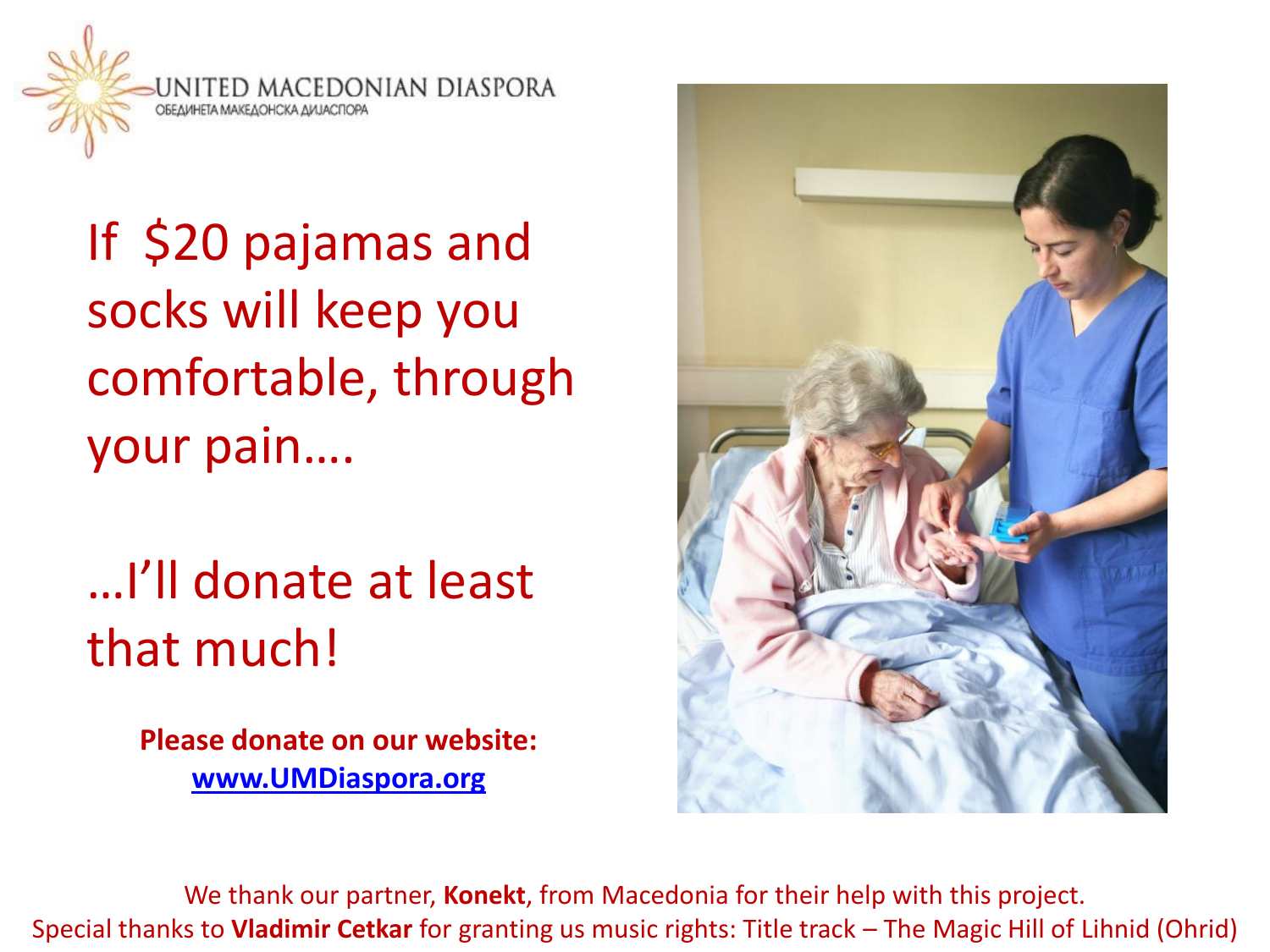

Please donate online, or by mailing a check payable to "**United Macedonian Diaspora,**" to our offices in:

- US<sup>\*</sup> 1101 Pennsylvania Avenue, NW, 6th Floor, Washington, D.C. 20004
- Canada\* 3555 St. Clair Avenue East, Toronto, ON, M1K 1L6
- Australia P.O. Box 2153, Hawthorn, Vic. 3122

On the envelope please note Attn: Holiday Giving \*U.S. and Canadian donations are tax deductible

> **For more info, or to donate, please visit our website: [www.UMDiaspora.org](http://www.umdiaspora.org/)**